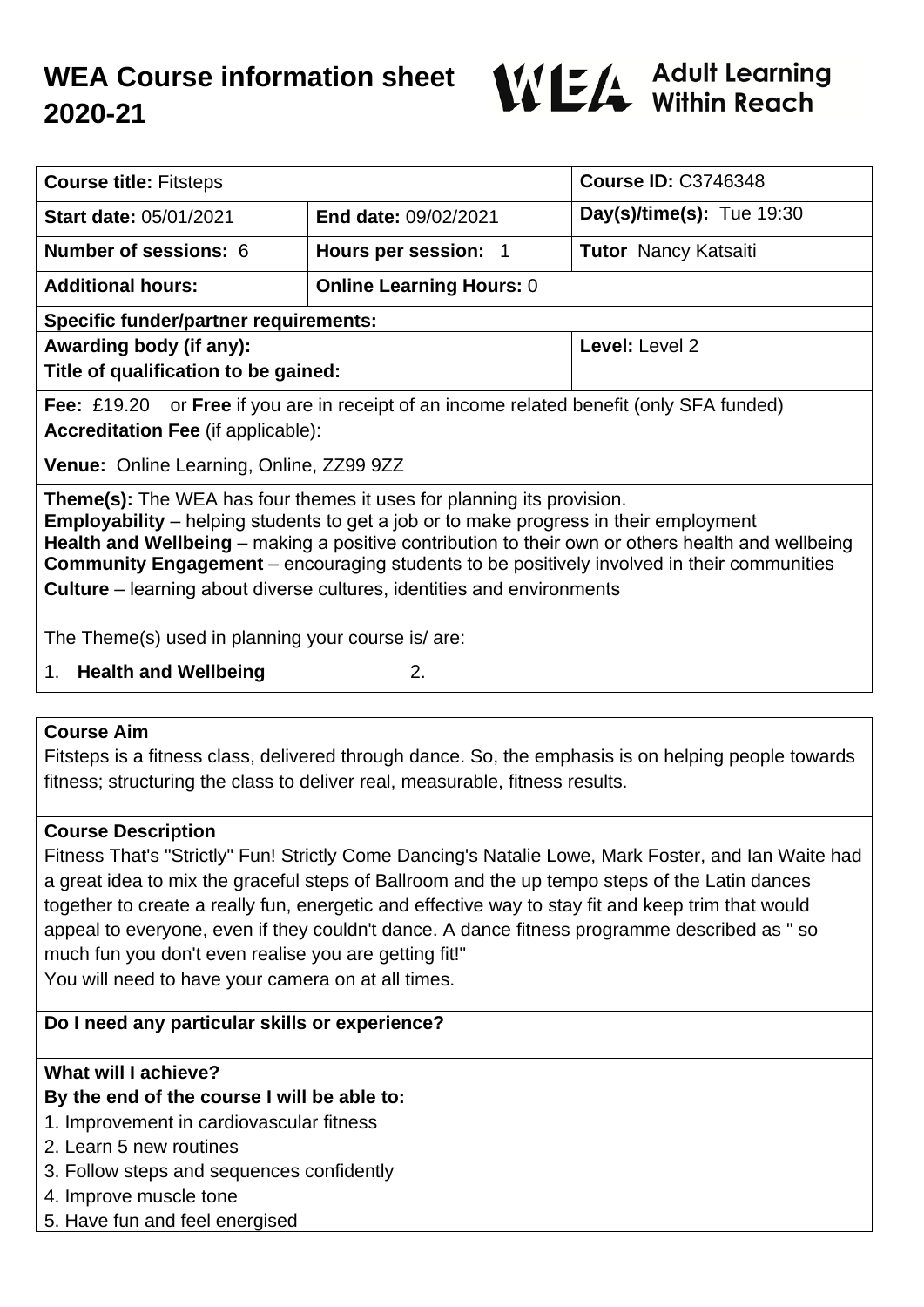## **What teaching methods will be used and will there be work outside of the class?**

- The WEA's digital learning platform, Canvas will be used to provide resources or to support lessons, enable assessment, provide learner feedback and for other activities for individuals away from the course. If you want to understand more about our digital learning platform please visit: http://bit.ly/WEAonline

- The WEA tutor will use a range of different teaching and learning methods and encourage you and the group to be actively involved in your learning

#### **What kind of feedback can I expect from the tutor?**

- Demonstration, question and answer, discussion, observation, individual work, practical work.

#### **What else do I need to know? Is there anything I need to bring?**

- Must wear comfortable clothes and trainers or bare feet if you are on carpeted floor.

For health and safety reasons you must have your camera on at all times during class.

#### **Pre-course work, reading and information sources**

- No pre reading or pre course work is required
- It is compulsory to fill in and return a pre exercise/dance halite questionnaire before your course begins.

## **Possible next steps after this course (including career opportunities if appropriate)**

- Progress to another WEA course

#### **Learning with the WEA**

WEA courses increasingly make use of the rich variety of educational tools and material available on the internet and from digital devices. The WEA's digital learning platform, Canvas will play an increasing role in all WEA courses to provide resources or support, or to conduct lessons, enable assessment, provide learner feedback and for other activities for individuals away from the course. It is helpful, although not essential if you have access to a computer or smartphone to support your course*.*

You can read about your entitlements and responsibilities as a WEA student in our leaflet, Student Handbook here <http://www.wea.org.uk/learn-wea/student-support> This includes information on fees, learning support and financial support. As part of your course you accept our Learning Agreement and Privacy Notice. Full details of the Learning Agreement and privacy notice can be found on our website at <http://www.wea.org.uk/policies>. This applies to all courses you take in this academic year.

You can enrol online for most courses<http://www.wea.org.uk/learn-wea/course-search> or contact: WEA Support Services, Suite 10B Joseph's Well, Hanover Way, Leeds, West Yorkshire, LS3 1AB Tel: 0300 303 3464 Email: courseenquiries@wea.org.uk

> Education & Skills **Funding Agency**



The Workers' Educational Association (WEA) is a charity registered in England and Wales (number 1112775) and in Scotland (number SC039239) and a company limited by guarantee registered in England and Wales (number 2806910). Registered Office: Workers' Educational Association,